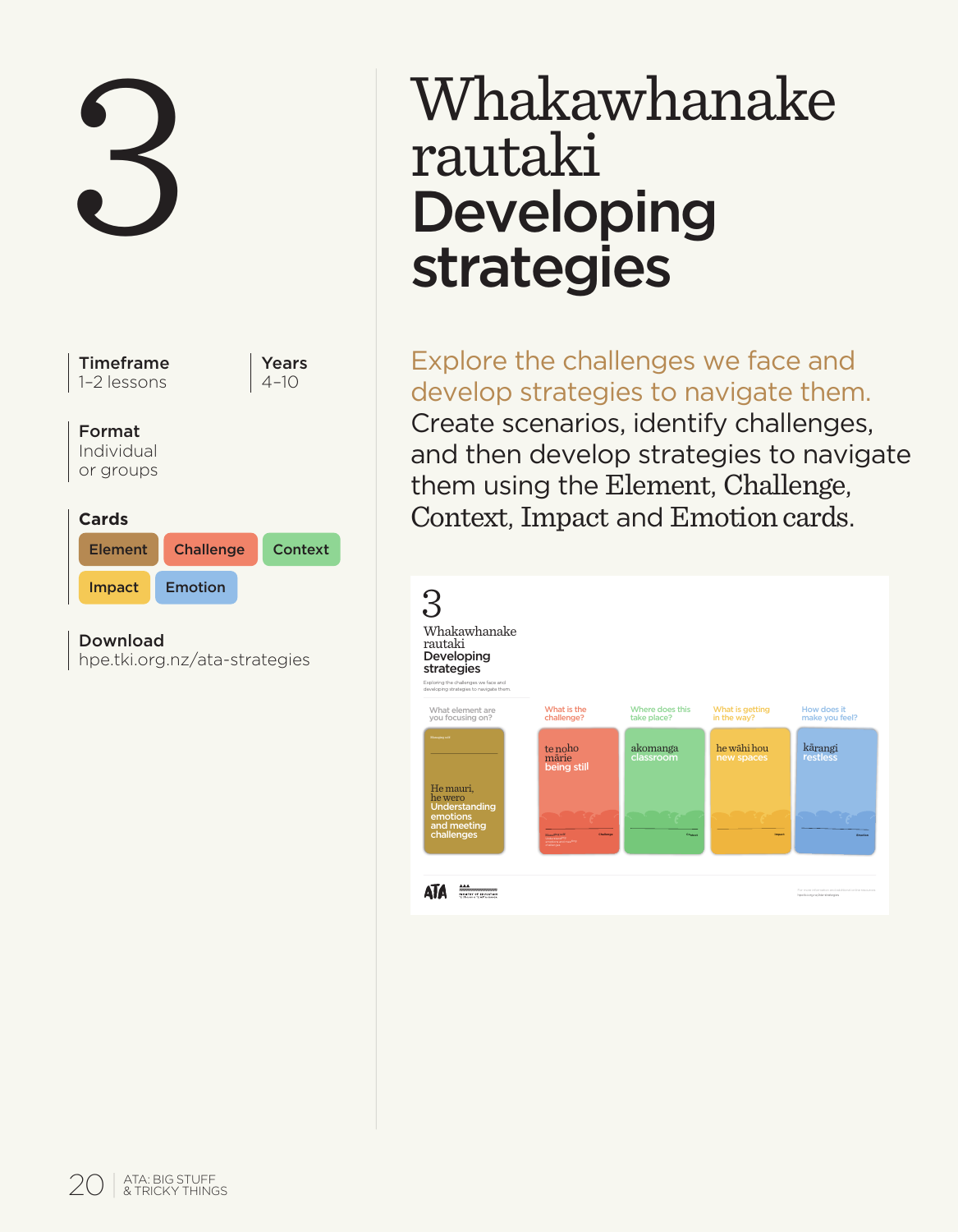#### Learners will

- Identify and explore areas of focus or interest.
- Identify and explore strengths. weaknesses and areas of improvement.
- Develop a voice and contribute to their learning pathway.
- Develop insight and perspective about understanding different emotions and meeting challenges.
- Develop and apply self-led problemsolving strategies in various scenarios.

#### Ways to use the resource Next steps

- Introduce the activity as a classwide or group exercise over time to ease into the concepts.
- Rather than beginning with a scenario, you can start with:
	- An idea e.g., a challenge, context, impact or emotion.
- Building a character. Define the character's qualities and challenges using the Element and Challenge cards. Then, develop strategies for the character as a group e.g. Who is inspirational in your community? What challenge(s) might they face?
- Focus on a particular learner's challenges and strategies.
- Modify the context, impact and emotion to explore different perspectives.
- Using the blank cards or group discussion, come up with new ideas that are not in the pack.

- Teachers can use insights to inform future lesson plans and areas of learning inquiry.
- Use the Approaching challenges and Learning stories resources to develop relevant learning experiences.
- Once identified, learners can use strategies within relevant Learning areas.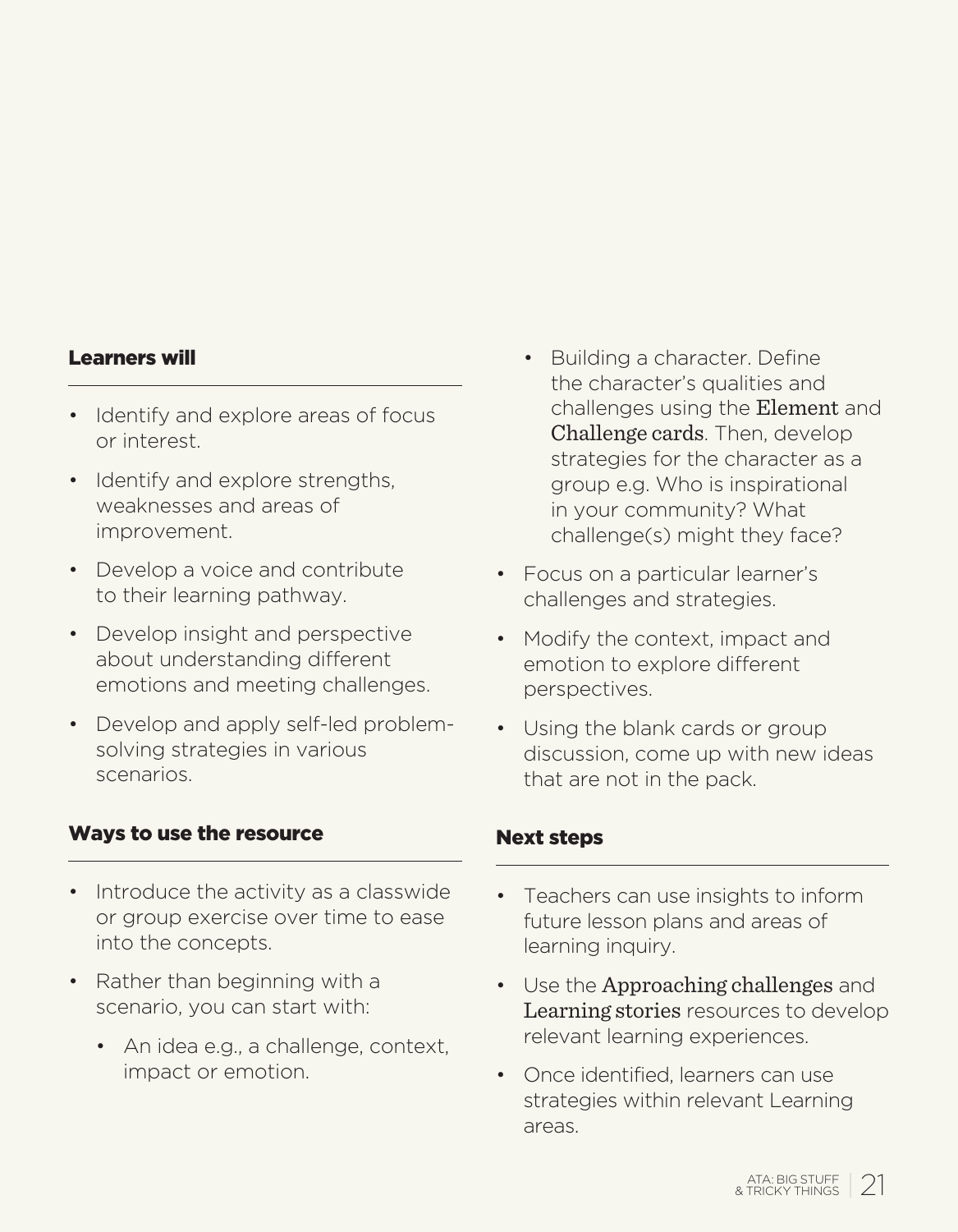Element, Challenge, Context, Impact and Emotion cards.



#### Set up

#### 1. Prepare cards

Add or remove Idea cards from each pack to suit the age or developmental stage of learners.

#### 2. Prepare activity sheets

Print or photocopy one Developing strategies activity sheet (simple or advanced) per person or group.

#### 3. Choose a scenario

It helps to have a challenge, impact, or scenario in mind before you start the activity. This could be something happening in the classroom, something happening in the community, or something else topical. Your scenario may mean you pre-select one or more cards before the activity starts.

Developing strategies activity sheets:

One per person or group